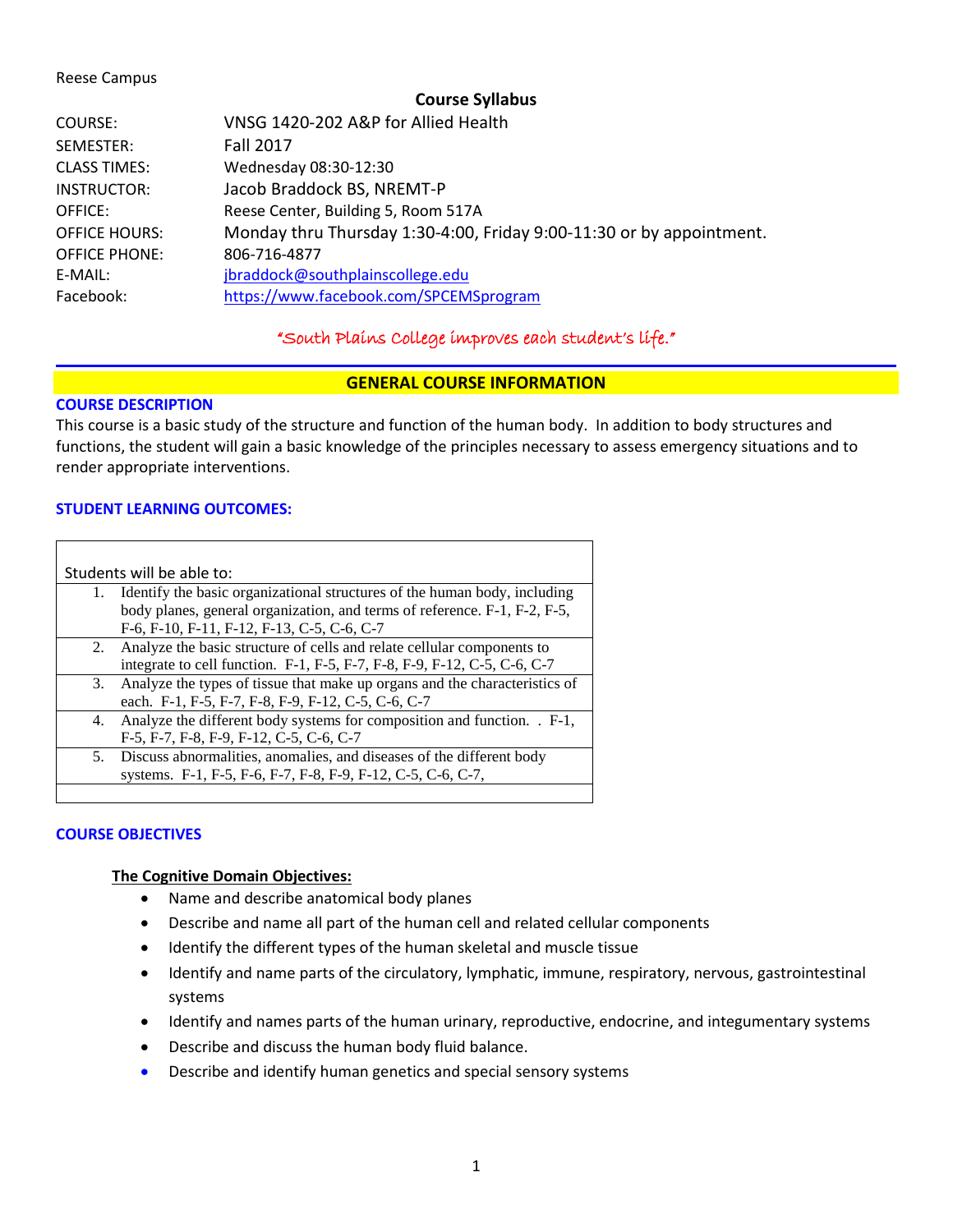#### **EVALUATION METHODS**

Computer-based exams, written exams, written assignments, quizzes, and other projects as assigned.

#### **ACADEMIC INTEGRITY**

It is the aim of the faculty of South Plains College to foster a spirit of complete honesty and a high standard of integrity. The attempt of any student to present as his or her own any work which he or she has not honestly performed is regarded by the faculty and administration as a most serious offense and renders the offender liable to serious consequences, possibly suspension.

**Cheating** - Dishonesty of any kind on examinations or on written assignments, illegal possession of examinations, the use of unauthorized notes during an examination, obtaining information during an examination from the textbook or from the examination paper of another student, assisting others to cheat, alteration of grade records, illegal entry or unauthorized presence in the office are examples of cheating. Complete honesty is required of the student in the presentation of any and all phases of coursework. This applies to quizzes of whatever length, as well as final examinations, to daily reports and to term papers.

Any assignment **0 or F** will be given on any assignment or test that cheating was utilized. Offender maybe liable for being dropped from the course at the discretion of the instructor.

**Plagiarism** - Offering the work of another as one's own, without proper acknowledgment, is plagiarism; therefore, any student who fails to give credit for quotations or essentially identical expression of material taken from books, encyclopedias, magazines and other reference works, or from themes, reports or other writings of a fellow student, is guilty of plagiarism.

#### **SCANS and FOUNDATION SKILLS**

Refer also to Course Objectives. SCANS and Foundation Skills attached.

# **SPECIFIC COURSE INFORMATION**

# **TEXT AND MATERIALS**

**Fudamentals of Anatomy and Physiology 4th Edition Donald C. Rizzo ISBN:978-1-285-17415-0.**

#### **ADDITIONAL CLASSROOM ITEMS**

Students should come to class prepared with pens, pencils, and a spiral notebook for taking notes or completed quizzes or assignments in class. Students should be prepared to take notes over lecture material if they choose.

#### **ATTENDANCE POLICY (\*READ CAREFULLY)**

#### **Class Attendance**

Students are expected to attend all classes in order to be successful in a course. The student may be administratively withdrawn from the course when absences become excessive as defined in the course syllabus.

When an unavoidable reason for class absence arises, such as illness, an official trip authorized by the college or an official activity, the instructor may permit the student to make up work missed. It is the student's responsibility to complete work missed within a reasonable period of time as determined by the instructor. Students are officially enrolled in all courses for which they pay tuition and fees at the time of registration. Should a student, for any reason, delay in reporting to a class after official enrollment, absences will be attributed to the student from the first class meeting.

Students who enroll in a course but have "Never Attended" by the official census date, as reported by the faculty member, will be administratively dropped by the Office of Admissions and Records. A student who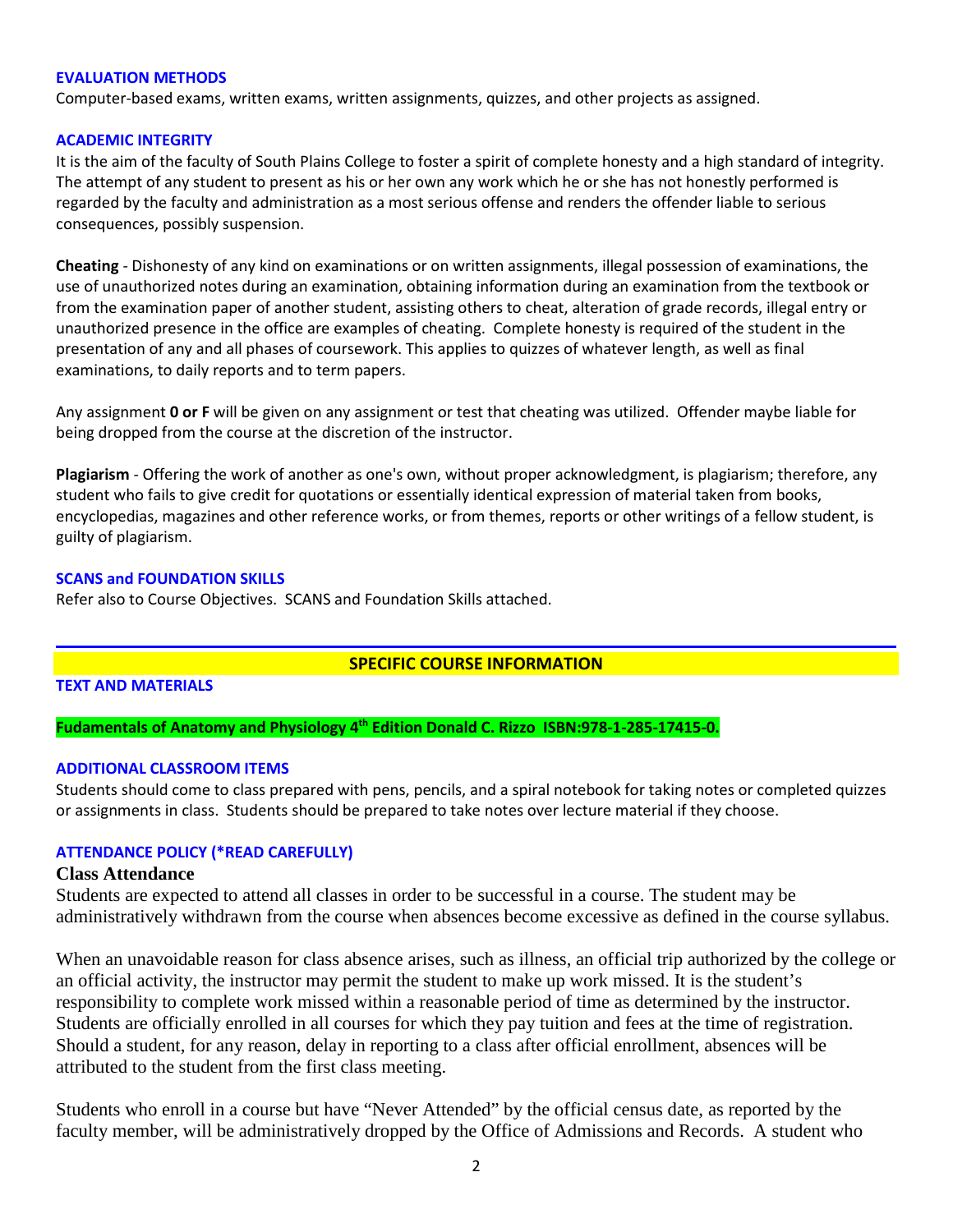does not meet the attendance requirements of a class as stated in the course syllabus and does not officially withdraw from that course by the official census date of the semester, may be administratively withdrawn from that course and receive a grade of "X" or "F" as determined by the instructor. Instructors are responsible for clearly stating their administrative drop policy in the course syllabus, and it is the student's responsibility to be aware of that policy.

It is the student's responsibility to verify administrative drops for excessive absences through MySPC using his or her student online account. If it is determined that a student is awarded financial aid for a class or classes in which the student never attended or participated, the financial aid award will be adjusted in accordance with the classes in which the student did attend/participate and the student will owe any balance resulting from the adjustment.

**Due to the importance of the emergency medical information being taught, the instructor of this course defines excessive absences as missing the 3rd class day (or having equivalent tardies) in a course section. A student who meets this criteria will be administratively dropped from the course by the instructor.** 

- Tardies: (Definition): arriving any time after the class has started or not returning from an approved break after class has started.
- Two tardies will be considered missing one class day and counted as such.
- **Work schedule** is **not** an excuse for missing class.
- Any exceptions to this policy must be discussed on an individual basis with the course instructor and the EMS Program Director. (i.e. – student hospitalization, immediate family member death, etc.)

# **ASSIGNMENT POLICY**

All assignments must be completed by the assigned due date. **Late and/or incomplete work will not be accepted and a grade of zero will be recorded.** Assignments, quizzes, exams, and skills that are missed due to an unexcused absence may not be made up. See the instructor for more specific information.

#### **COMPUTER USAGE**

As computer technology in the field of emergency medical services continues to become more popular, computers will be used in this course for several assignments. All students have access to computers and printers on the South Plains College Reese campus. Students will be expected to utilize computers to access assignments and classroom resources. All registered students are supplied with a working email account from South Plains College. In order to take exams, students must have their user name and password.

# **ALL STUDENTS ARE EXPECTED TO KNOW THEIR SPC STUDENT USER NAME AND PASSWORD.**

# **COMPUTER LAB USAGE**

The computer lab(s) on campus may be used by students during scheduled open hours or as assigned by an instructor. Lack of computer lab paper is not an excuse for not having homework assignments or any other required documents. Students should come prepared for class.

#### **BLACKBOARD:**

Blackboard is an e-Education platform designed to enable educational innovations everywhere by connecting people and technology. This educational tool will be used in this course throughout the semester.

#### **EXAMS**

Examinations will be a combination of matching and multiple choice. If a student does not return to class after an examination, an absence will be recorded. Please note that the final examination is comprehensive.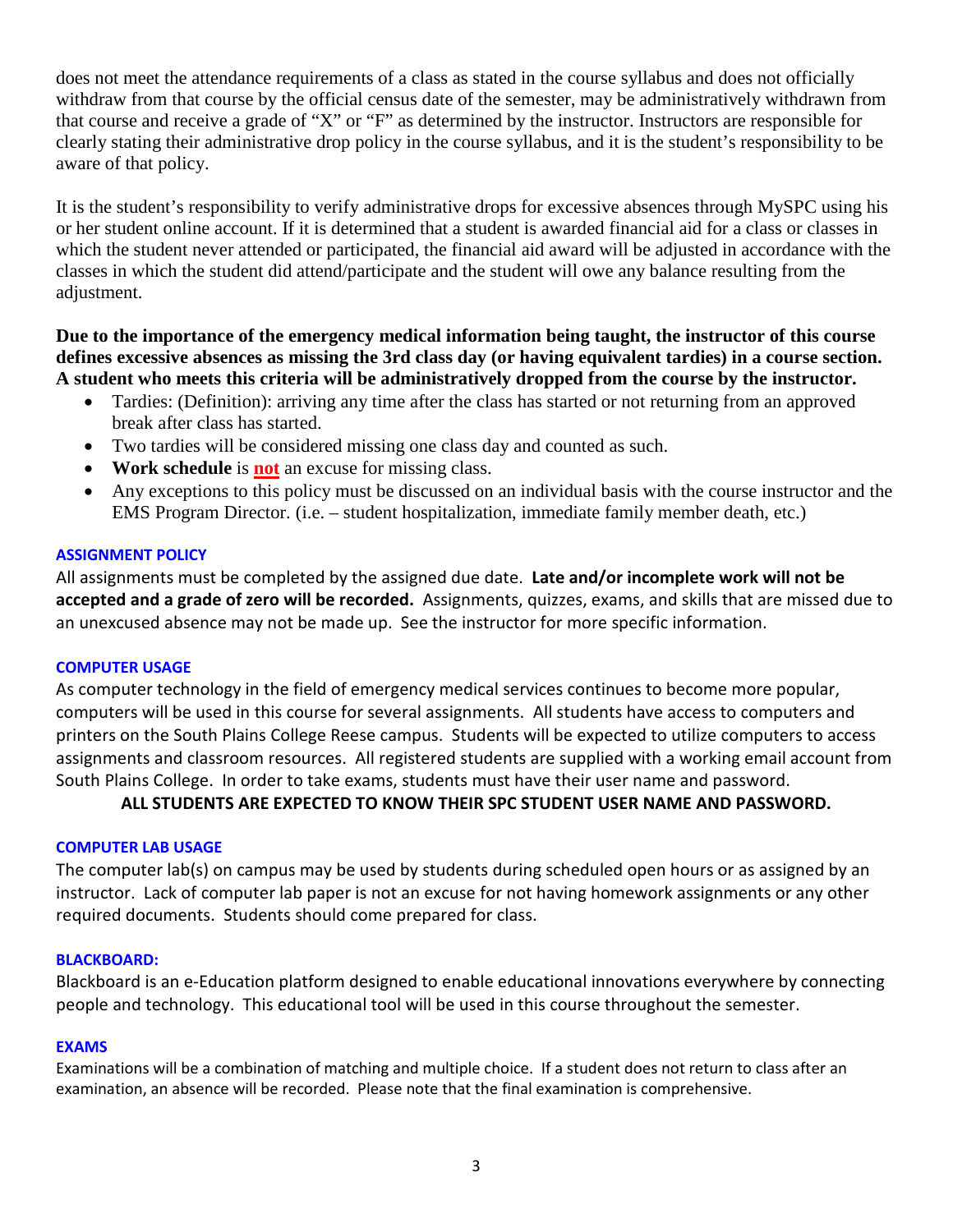|                       |               |   | Final semester grades will be based on the following: |
|-----------------------|---------------|---|-------------------------------------------------------|
| Homework              |               |   | 15%                                                   |
| Quizzes               |               |   | 15%                                                   |
| Participation/Lab     |               |   | 10%                                                   |
| <b>Modular Exams</b>  |               |   | 30%                                                   |
| <b>Final Exam</b>     |               |   | 30%                                                   |
| Grading Scale: 90-100 |               | А |                                                       |
|                       | 80-89         | B |                                                       |
|                       | 75-79         |   |                                                       |
|                       | 70-74         | D |                                                       |
|                       | 69 or Below F |   |                                                       |
|                       |               |   |                                                       |

#### **COMMUNICATION POLICY**

• Electronic communication between instructor and students in this course will utilize the South Plains College "My SPC" and email systems. The instructor will not initiate communication using private email accounts. Students are encouraged to check SPC email on a regular basis each week of class. Students will also have access to assignments, web-links, handouts, and other vital material which will be delivered via the classroom website. Any student having difficulty accessing the classroom website or their email should immediately contact their instructor for direction. The instructor will work with any student to ensure the student has access to a computer on campus and can obtain the needed class content that is located on the course website.

#### **CAMPUS CARRY**

Campus Concealed Carry - Texas Senate Bill - 11 (Government Code 411.2031, et al.) authorizes the carrying of a concealed handgun in South Plains College buildings only by persons who have been issued and are in possession of a Texas License to Carry a Handgun. Qualified law enforcement officers or those who are otherwise authorized to carry a concealed handgun in the State of Texas are also permitted to do so. Pursuant to Penal Code (PC) 46.035 and South Plains College policy, license holders may not carry a concealed handgun in restricted locations. For a list of locations, please refer to the SPC policy at: [\(http://www.southplainscollege.edu/human\\_resources/policy\\_procedure/hhc.php\)](http://www.southplainscollege.edu/human_resources/policy_procedure/hhc.php) Pursuant to PC 46.035, the open carrying of handguns is prohibited on all South Plains College campuses. Report violations to the College Police Department at 806-716-2396 or 9-1-1.

#### **STUDENT CONDUCT**

Rules and regulations relating to the students at South Plains College are made with the view of protecting the best interests of the individual, the general welfare of the entire student body and the educational objectives of the college. As in any segment of society, a college community must be guided by standards that are stringent enough to prevent disorder, yet moderate enough to provide an atmosphere conducive to intellectual and personal development. A high standard of conduct is expected of all students. When a student enrolls at South Plains College, it is assumed that the student accepts the obligations of performance and behavior imposed by the college relevant to its lawful missions, processes and functions. Obedience to the law, respect for properly constituted authority, personal honor, integrity and common sense guide the actions of each member of the college community both in and out of the classroom.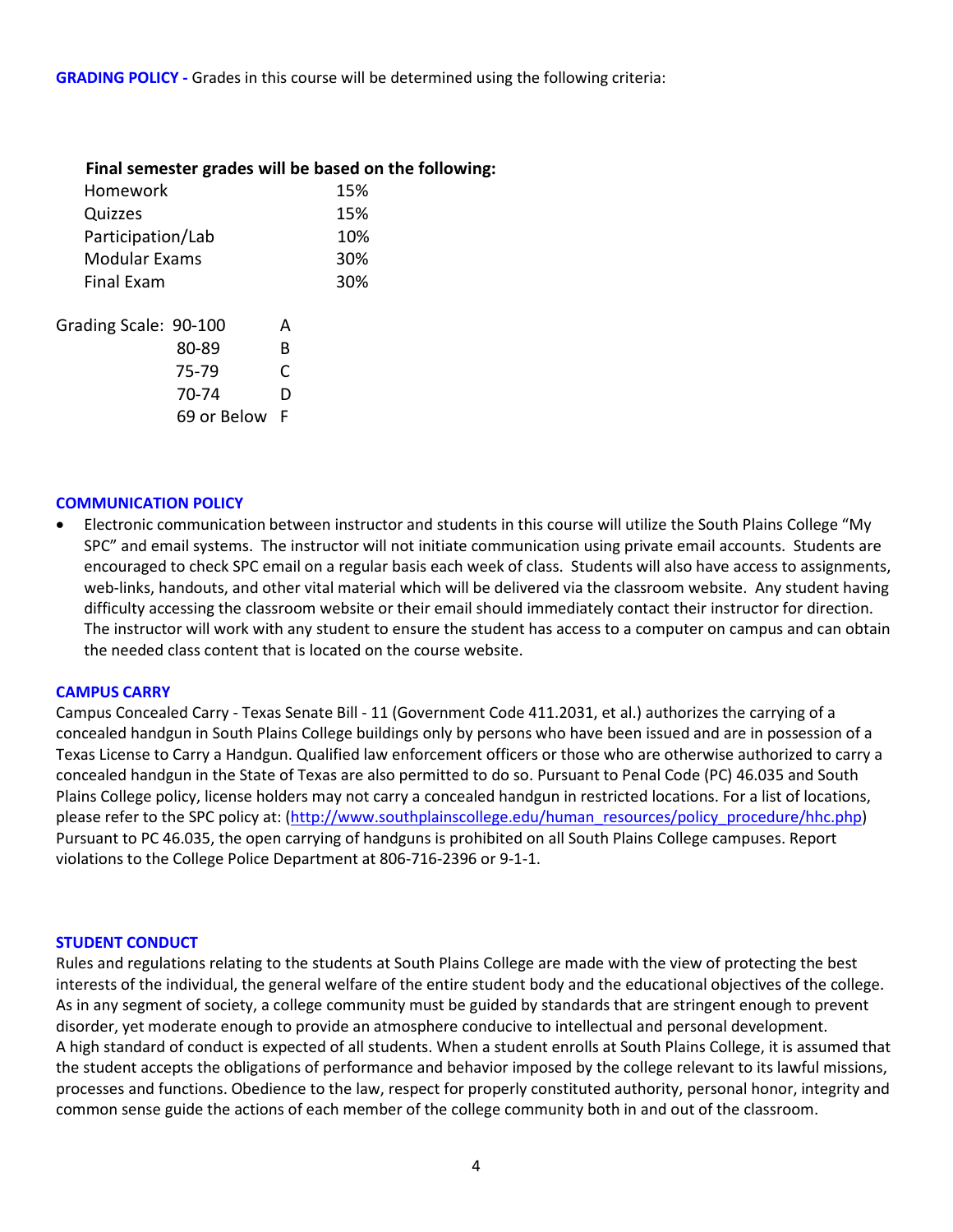Students are subject to federal, state and local laws, as well as South Plains College rules and regulations. A student is not entitled to greater immunities or privileges before the law than those enjoyed by other citizens. Students are subject to such reasonable disciplinary action as the administration of the college may consider appropriate, including suspension and expulsion in appropriate cases for breach of federal, state or local laws, or college rules and regulations. This principle extends to conduct off-campus which is likely to have adverse effects on the college or on the educational process which identifies the offender as an unfit associate for fellow students.

Any student who fails to perform according to expected standards may be asked to withdraw. Rules and regulations regarding student conduct appear in the current Student Guide.

## **SPECIAL REQUIREMENTS**

• **Cell Phones** – Cell phones are to be turned OFF or silenced during scheduled class periods. **Text messaging is not allowed during scheduled class/lab times.** Cell phones are to be used outside the classroom or lab only on designated breaks. Students are not allowed to have cell phones on their person during exams. **Students that are caught using cell phone during class without the permission of the instructor will be asked to leave class and will receive an** *absence* **for that day.**

#### **SYLLABUS DISCLAIMER**

**Serious effort and consideration were used in preparing the syllabus presented. While viewed as an educational contract between instructor and student, unforeseen events may cause changes to the scheduling of exercises, quizzes, etc. Every effort will be made NOT to change scheduled items. Nonetheless, SPC EMS instructors reserve the right to make any changes deemed necessary to best fulfill the course objectives. Students registered for this course will be made aware of any changes in a timely fashion using reasonable means.** 

Jacob Braddock BS, NREMT-P SPC EMS Paramedic Instructor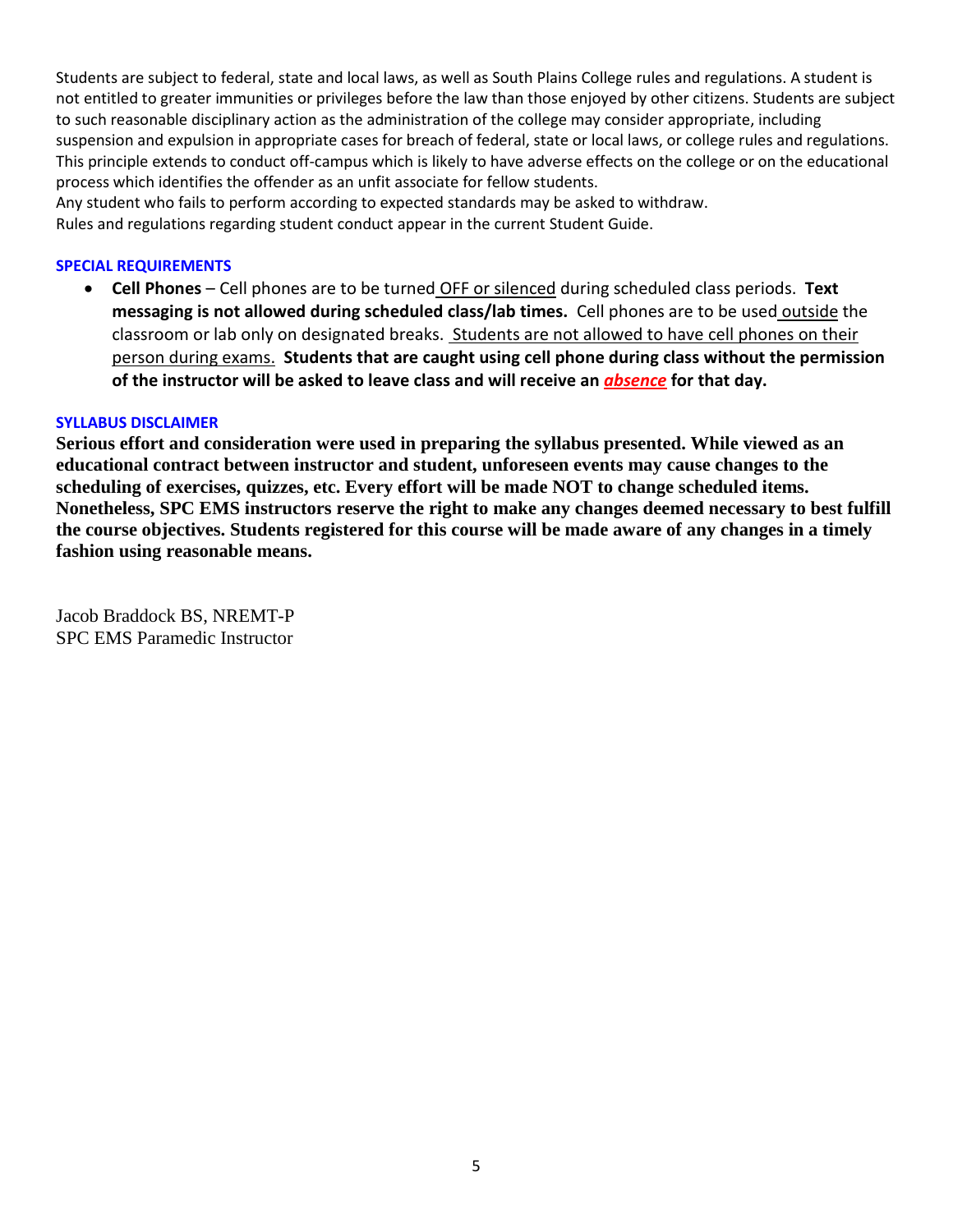# **COURSE OUTLINE**

# **South Plains College Allied Health Division VNSG 1420-205 CLASS SCHEDULE**

| <b>Class</b>       | <b>Date</b> | <b>Content Area</b>       |  |  |
|--------------------|-------------|---------------------------|--|--|
| Class 1            | 8/30/2017   | Introduction & Syllabus   |  |  |
| Class 2            | 9/13/2017   | Chapters 1 & 2            |  |  |
| Class 3            | 9/20/2017   | Chapter 3                 |  |  |
| Class 4            | 9/27/2017   | Chapter 4                 |  |  |
| Class 5            | 10/4/2017   | Test #1                   |  |  |
| Class 6            | 10/11/2017  | Chapter 5 & 6             |  |  |
| Class <sub>7</sub> | 10/18/2017  | Chapter 7 & 8             |  |  |
| Class 8            | 10/25/2017  | Chapter 9                 |  |  |
| Class 9            | 11/1/2017   | Test #2                   |  |  |
| Class 10           | 11/8/2017   | Chapter 10 & 11           |  |  |
| Class 11           | 11/15/2017  | Chapter 12                |  |  |
| Class 12           | 11/22/2017  | Chapter 13 & 14           |  |  |
| Class 13           | 11/29/2017  | Test #3                   |  |  |
| Class 14           | 12/6/2017   | Chapter 17 & Final Review |  |  |
| Class 15           | 12/13/2017  | <b>Final</b>              |  |  |

**Schedule is subject to change as circumstances warrant**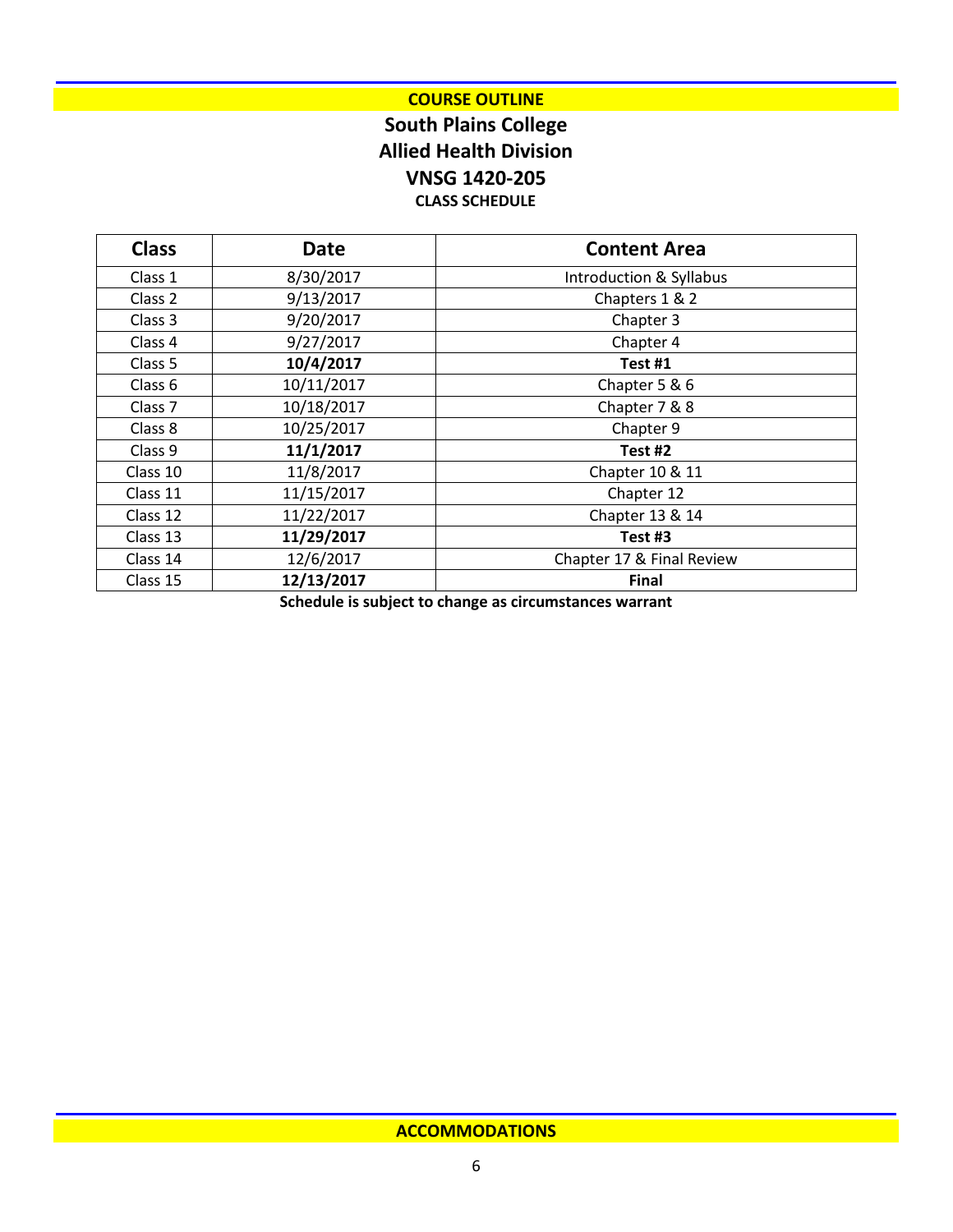#### **DIVERSITY STATEMENT**

In this class, the teacher will establish and support an environment that values and nurtures individual and group differences and encourages engagement and interaction. Understanding and respecting multiple experiences and perspectives will serve to challenge and stimulate all of us to learn about others, about the larger world and about ourselves. By promoting diversity and intellectual exchange, we will not only mirror society as it is, but also model society as it should and can be.

## **DISABILITIES STATEMENT**

Students with disabilities, including but not limited to physical, psychiatric, or learning disabilities, who wish to request accommodations in this class should notify the Disability Services Office early in the semester so that the appropriate arrangements may be made. In accordance with federal law, a student requesting accommodations must provide acceptable documentation of his/her disability to the Disability Services Office. For more information, call or visit the Disability Services Office at Levelland Student Health & Wellness Center 806-716-2577, Reese Center (also covers ATC) Building 8: 806-716-4675, Plainview Center Main Office: 806- 716-4302 or 806-296-9611, or the Health and Wellness main number at 806-716-2529.

## **FOUNDATION SKILLS**

# **BASIC SKILLS–Reads, Writes, Performs Arithmetic and Mathematical Operations, Listens and Speaks**

F-1 Reading–locates, understands, and interprets written information in prose and in documents such as manuals, graphs, and schedules.

F-2 Writing–communicates thoughts, ideas, information and messages in writing and creates documents such as letters, directions, manuals, reports, graphs, and flow charts.

F-3 Arithmetic–performs basic computations; uses basic numerical concepts such as whole numbers, etc.

F-4 Mathematics–approaches practical problems by choosing appropriately from a variety of mathematical techniques.

F-5 Listening–receives, attends to, interprets, and responds to verbal messages and other cues.

F-6 Speaking–organizes ideas and communicates orally.

# **THINKING SKILLS–Thinks Creatively, Makes Decisions, Solves Problems, Visualizes and Knows How to Learn and Reason**

F-7 Creative Thinking–generates new ideas.

F-8 Decision-Making–specifies goals and constraints, generates alternatives, considers risks, evaluates and chooses best alternative.

F-9 Problem Solving–recognizes problems, devises and implements plan of action.

F-10 Seeing Things in the Mind's Eye–organizes and processes symbols, pictures, graphs, objects, and other information.

F-11 Knowing How to Learn–uses efficient learning techniques to acquire and apply new knowledge and skills. F-12 Reasoning–discovers a rule or principle underlying the relationship between two or more objects and applies it when solving a problem.

# **PERSONAL QUALITIES–Displays Responsibility, Self-Esteem, Sociability, Self-Management, Integrity and Honesty**

F-13 Responsibility–exerts a high level of effort and perseveres towards goal attainment.

F-14 Self-Esteem–believes in own self-worth and maintains a positive view of self.

F-15 Sociability–demonstrates understanding, friendliness, adaptability, empathy and politeness in group settings.

F-16 Self-Management–assesses self accurately, sets personal goals, monitors progress and exhibits selfcontrol.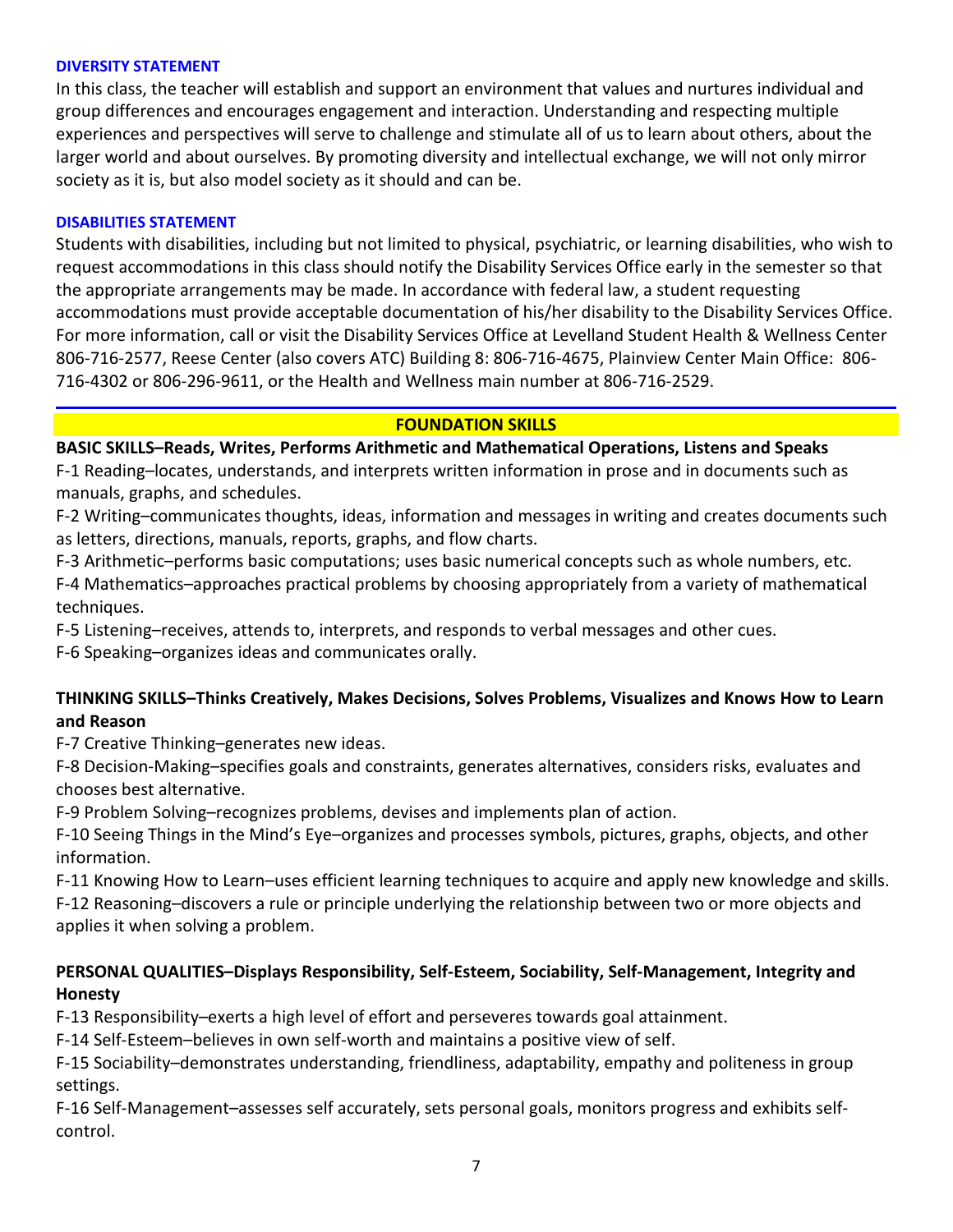F-17 Integrity/Honesty–chooses ethical courses of action.

# **SCANS COMPETENCIES**

C-1 **TIME** - Selects goal - relevant activities, ranks them, allocates time, prepares and follows schedules. C-2 **MONEY** - Uses or prepares budgets, makes forecasts, keeps records and makes adjustments to meet objectives.

C-3 **MATERIALS AND FACILITIES** - Acquires, stores, allocates, and uses materials or space efficiently. C-4 **HUMAN RESOURCES** - Assesses skills and distributes work accordingly, evaluates performances and provides feedback.

# **INFORMATION - Acquires and Uses Information**

- C-5 Acquires and evaluates information.
- C-6 Organizes and maintains information.
- C-7 Interprets and communicates information.
- C-8 Uses computers to process information.

# **INTERPERSONAL–Works With Others**

C-9 Participates as a member of a team and contributes to group effort.

C-10 Teaches others new skills.

C-11 Serves Clients/Customers–works to satisfy customer's expectations.

C-12 Exercises Leadership–communicates ideas to justify position, persuades and convinces others,

responsibly challenges existing procedures and policies.

C-13 Negotiates-works toward agreements involving exchanges of resources; resolves divergent interests.

C-14 Works With Diversity–works well with men and women from diverse backgrounds.

# **SYSTEMS–Understands Complex Interrelationships**

C-15 Understands Systems–knows how social, organizational, and technological systems work and operates effectively with them.

C-16 Monitors and Corrects Performance–distinguishes trends, predicts impacts on system operations,

diagnoses systems performance and corrects malfunctions.

C-17 Improves or Designs Systems–suggests modifications to existing systems and develops new or alternative systems to improve performance.

# **TECHNOLOGY–Works with a Variety of Technologies**

C-18 Selects Technology–chooses procedures, tools, or equipment, including computers and related technologies.

C-19 Applies Technology to Task–understands overall intent and proper procedures for setup and operation of equipment.

C-20 Maintains and Troubleshoots Equipment–prevents, identifies, or solves problems with equipment, including computers and other technologies.

January 2010